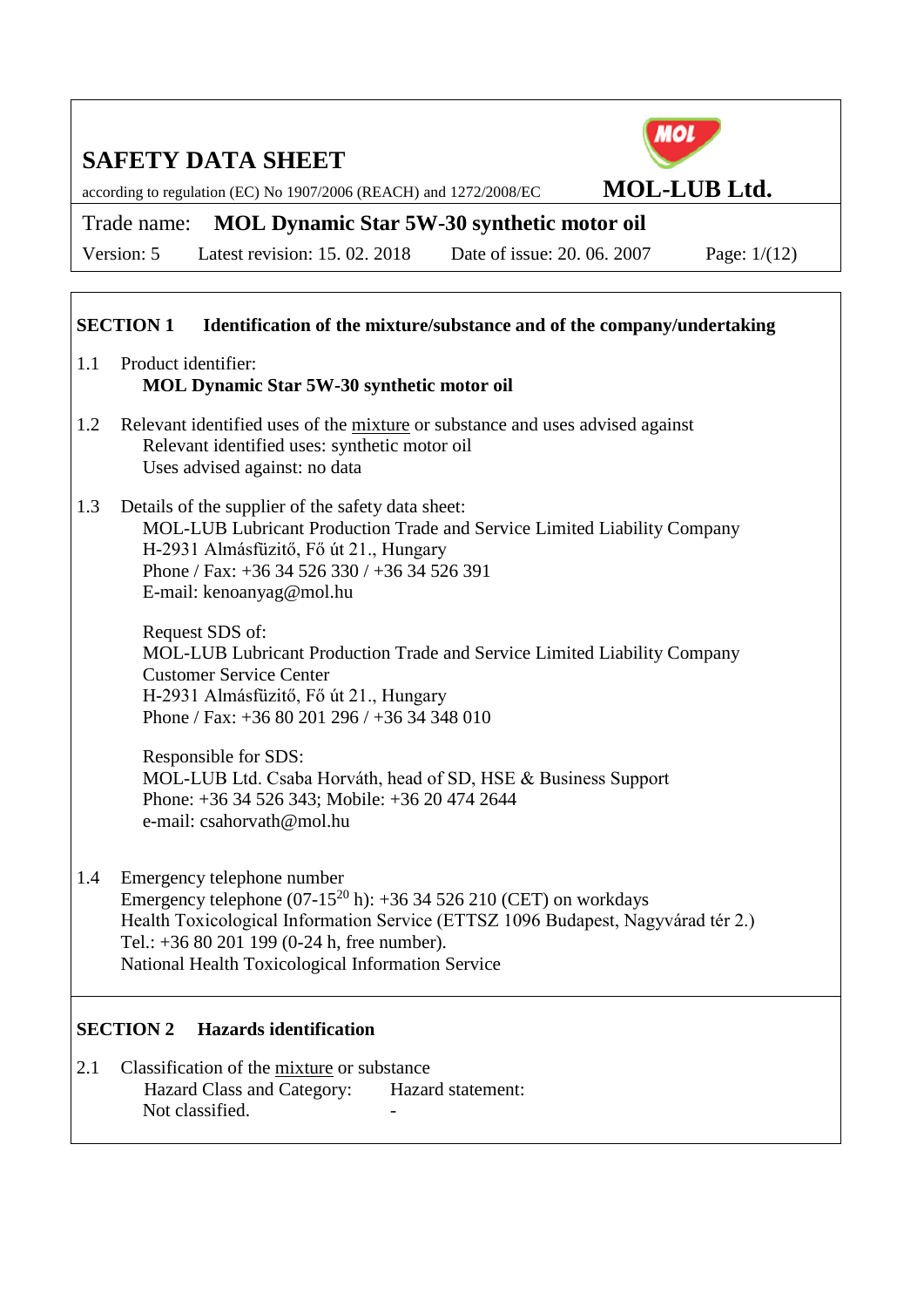according to regulation (EC) No 1907/2006 (REACH) and 1272/2008/EC **MOL-LUB Ltd.**

# Trade name: **MOL Dynamic Star 5W-30 synthetic motor oil**

Version: 5 Latest revision: 15. 02. 2018 Date of issue: 20. 06. 2007 Page: 2/(12)

| 2.2<br>Label elements |
|-----------------------|
|-----------------------|

Product identification: Trade name: **MOL Dynamic Star 5W-30 synthetic motor oil** Hazardous components: **-** GHS Pictogram: Not required. Signal word: Not required. Hazard statement: **Not required.** Supplemental hazard information: - Precautionary statements – General: - Precautionary statements – Prevention: **P273** Avoid release to the environment. Precautionary statements – Response: - Precautionary statements – Storage: - Precautionary statements – Disposal: **P501** Dispose of contents/container in accordance with national regulation. Other liabilities for labelling: Tactile warning of danger: Not required. Transport classification: see section 14. 2.3 Other hazards

The product does not contain any PBT or vPvB substance according to annex XIII of regulation (EC) 1907/2006.

## **SECTION 3 Composition/information on ingredients**

3.2 Mixtures

Chemical description: Mixture of refined mineral base oils and hydrotreated neutral oil containing additives.

Component(s) / Hazardous component(s):

| EU        | CAS        | Hazard classes and | Hazard           | Conc.     |
|-----------|------------|--------------------|------------------|-----------|
| number    | number     | cat.               | statements       | $%$ (m/m) |
| 276-738-4 | 72623-87-1 | Asp.Tox. $1$       | H <sub>304</sub> | max. 40   |
|           |            | (Note L)           |                  |           |
|           |            |                    |                  |           |
|           |            |                    |                  |           |

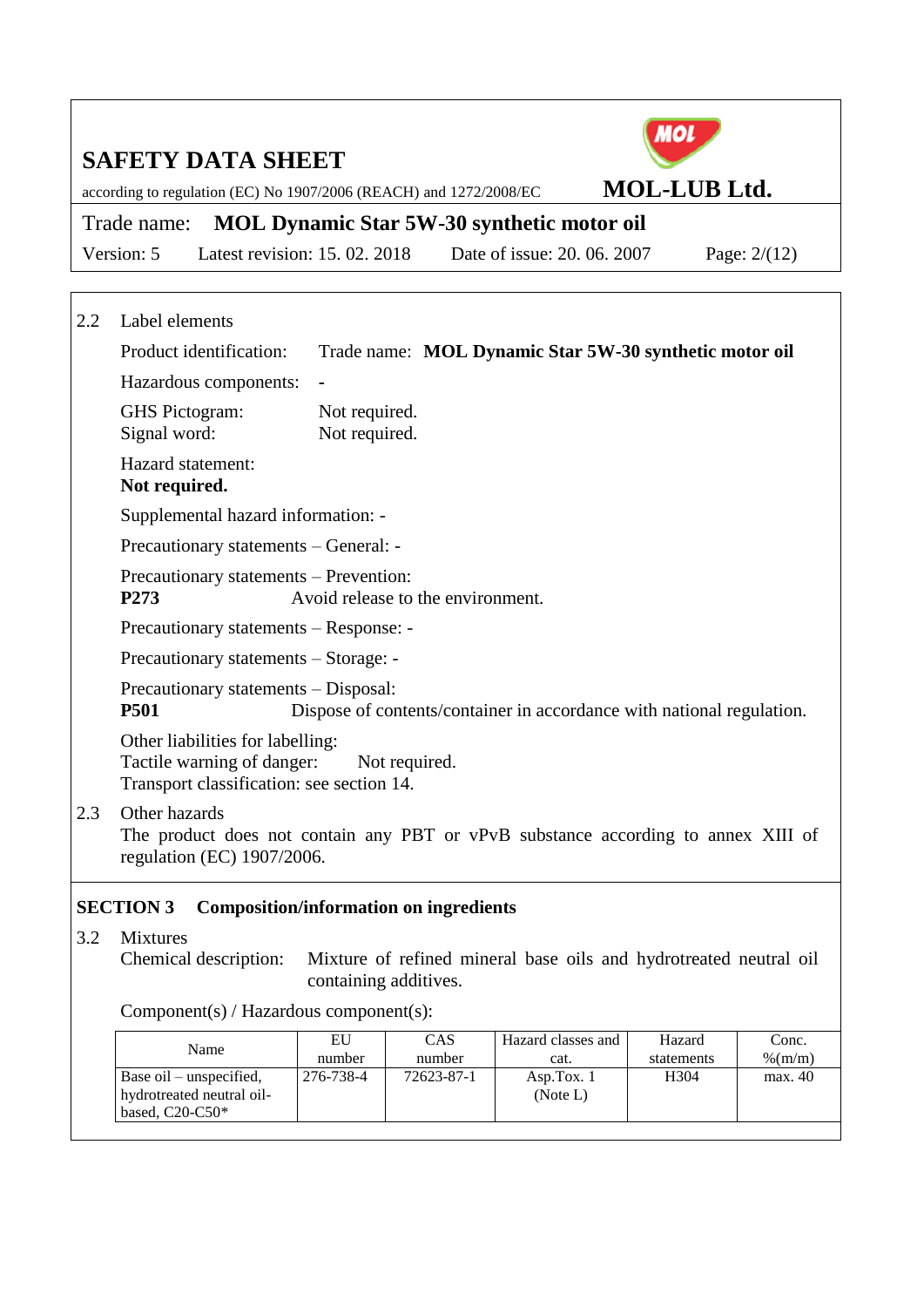

according to regulation (EC) No 1907/2006 (REACH) and 1272/2008/EC **MOL-LUB Ltd.**

## Trade name: **MOL Dynamic Star 5W-30 synthetic motor oil**

Version: 5 Latest revision: 15. 02. 2018 Date of issue: 20. 06. 2007 Page: 3/(12)

| Name                       | EU              | <b>CAS</b>   | Hazard classes and | Hazard           | Conc.      |
|----------------------------|-----------------|--------------|--------------------|------------------|------------|
|                            | number          | number       | cat.               | statements       | $\%$ (m/m) |
| Base oil – unspecified,    | $265 - 157 - 1$ | 64742-54-7   | Asp.Tox. $1$       | H <sub>304</sub> | max. 40    |
| hydrotreated heavy         |                 |              | (Note L)           |                  |            |
| paraffinic, C20-C50*       |                 |              |                    |                  |            |
| Mineral oil raffinate*     |                 | confidential |                    |                  | max. 10    |
|                            |                 |              | (Note L)           |                  |            |
| Lubricating oils           | 309-877-7       | 101316-72-7  |                    |                  | max. 5     |
| (petroleum), $C24-C50*$    |                 |              | (Note L)           |                  |            |
| <b>REACH Registr. Nr.:</b> |                 |              |                    |                  |            |
| 01-2119489969-06           |                 |              |                    |                  |            |
| Zinc dialkyl               | 272-028-3       | 68649-42-3   | Skin Irrit. 2      | H315             | max. 1.4   |
| dithiophosphate            |                 |              | Eye Dam. 1         | H318             |            |
|                            |                 |              | Aquatic Chronic 2  | H411             |            |

\*: with exposure limit

The full text of each relevant H- phrase and Hazard classes and cat. see in Section 16.

## **SECTION 4 First aid measures**

- 4.1 Description of first aid measures General information: Never give anything by mouth to an unconscious person, or never induce vomiting. Inhalation: Remove the affected person to fresh air. If rapid recovery does not occur, obtain medical attention. Skin contact: Wash skin with large amounts of water, use soap. In case of persistent irritation, get medical attention. Eye contact: Flush eyes with plenty of water for 10-15 minutes. In case of persistent irritation, get medical attention. Ingestion: If swallowed, give water. D**o not** induce vomiting. Get medical attention. Protection of first-aid person: No data available. 4.2 Most important symptoms and effects, both acute and delayed No data available.
- 4.3 Indication of any immediate medical attention and special treatment need Not required.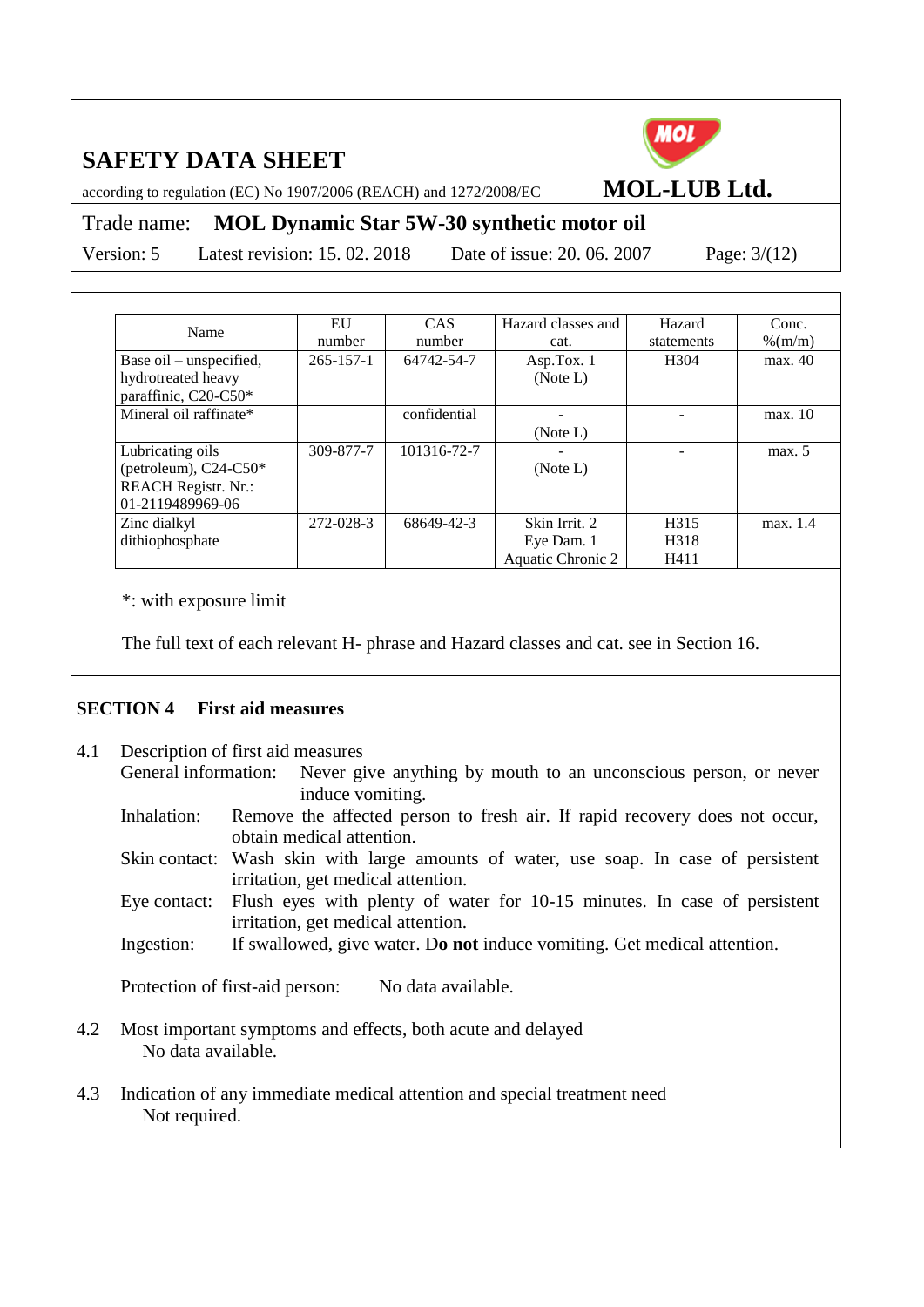according to regulation (EC) No 1907/2006 (REACH) and 1272/2008/EC **MOL-LUB Ltd.**

# Trade name: **MOL Dynamic Star 5W-30 synthetic motor oil**

Version: 5 Latest revision: 15. 02. 2018 Date of issue: 20. 06. 2007 Page: 4/(12)

MOL

## **SECTION 5 Fire-fighting measures**

Fire hazards: Combustible.

5.1 Extinguishing media Suitable extinguishing media: Foam, carbon dioxide, dry chemical powder.

> Unsuitable extinguishing media: Water jet.

5.2 Special hazards arising from the mixture or substance Hazardous combustion products: On burning, carbon dioxide, carbon monoxide, sulphur oxide, phosphor oxides various hydrocarbons and soot can be formed.

5.3 Advice for fire-fighters Special protective equipment:

According to the existing fire-fighting regulations. Respiratory protection.

Further information:

-

## **SECTION 6 Accidental release measures**

- 6.1 Personal precautions, protective equipment and emergency procedures Personal precautions: see Section 8.
- 6.2 Environmental precautions: Confine spills to prevent material from entering sewers, watercourses, drains and into soil Notify relevant authority.
- 6.3 Methods and material for containment and cleaning up
	- On soil: All kind of ignition sources should be remove. Contain spilled liquid with sand, earth or other suitable absorbents. Recover free liquid by pumping. Dispose of according to local regulations.
	- On water: Confine the spillage. Remove from surface by skimming or suitable absorbents. Notify local authorities according to regulations.
- 6.4 Reference to other sections
	- Personal precautions: see section 8.

Waste treatment methods: see section 13.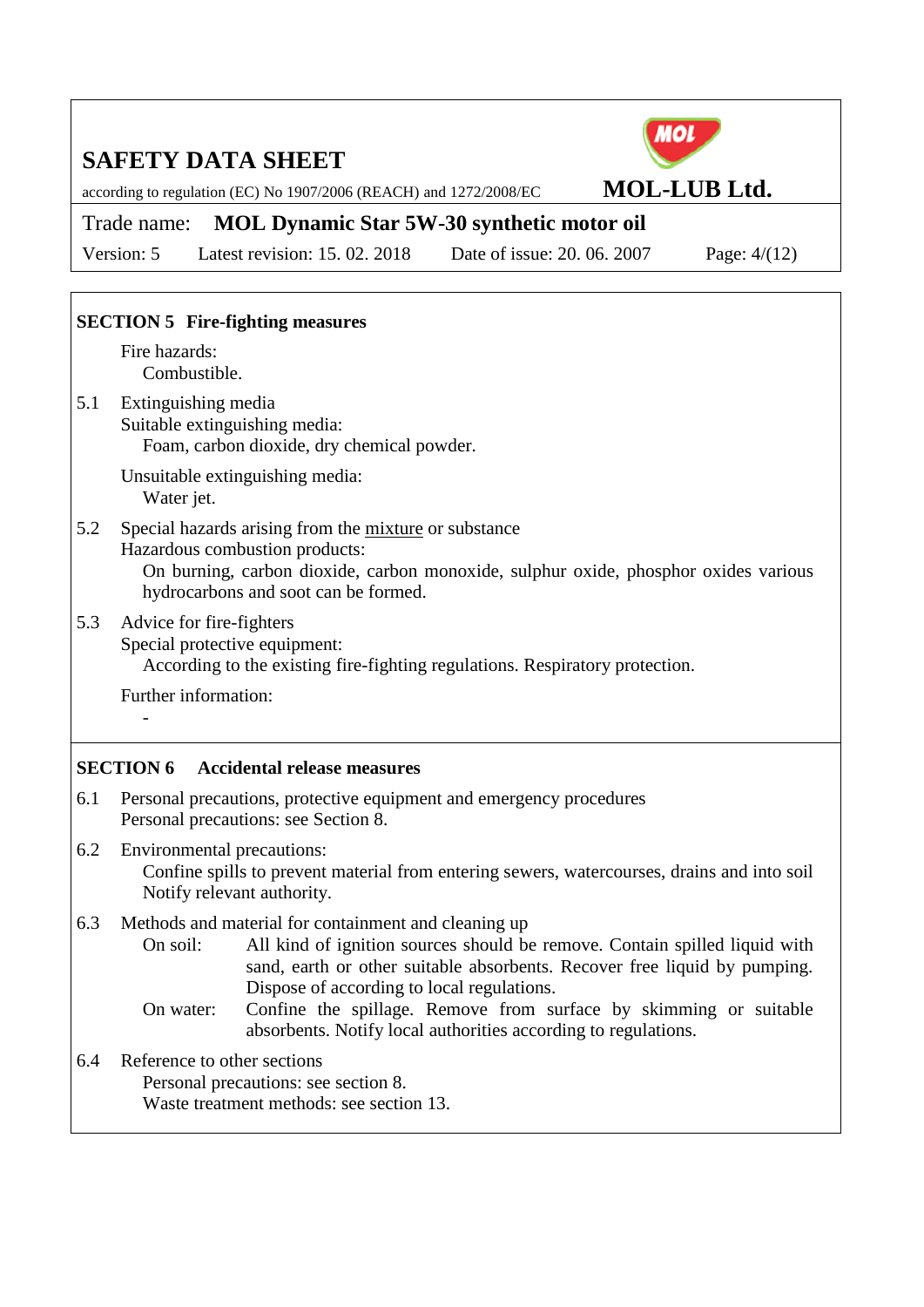according to regulation (EC) No 1907/2006 (REACH) and 1272/2008/EC **MOL-LUB Ltd.**



Version: 5 Latest revision: 15. 02. 2018 Date of issue: 20. 06. 2007 Page: 5/(12)

## **SECTION 7 Handling and storage**

7.1 Precautions for safe handling Keep general measures applied for normal operations with lubricants and flammable liquids. Keep away from radiant heat and open flame. Avoid contact with skin and eyes. Avoid prolonged breathing of oil vapours or mists. Ensure washing facilities after working hours and before breaks. Take off contaminated or oil-soaked clothing, wash with warm water and soap. When using do not eat, drink or smoke. Avoid splashing the product. Handling temperature: not known 7.2 Conditions for safe storage, including any incompatibilities

MOL

- Storage facilities must comply with regulations for storing of flammable liquids. Store in dry, well ventilated place in original, closed containers. Keep away from radiant heat, open flame and strong oxidizing agents. Storage temperature: max. 40°C
- 7.3 Specific end use(s) Synthetic motor oil.

## **SECTION 8 Exposure controls / personal protection**

Engineering control measures: Not required.

8.1 Control parameters:

*Mineral oil mist:* TWA: 5 mg/m<sup>3</sup>; STEL: 10 mg/m<sup>3</sup>, for oil mist, vapour excluded (ACGIH).

Method of testing, recommended: NIOSH 5026

8.2 Exposure controls Personal protection:

| I CISOIIAI DIOICUIUII.  |                                                               |
|-------------------------|---------------------------------------------------------------|
| Respiratory protection: | Breathing apparatus not required.                             |
| Hand protection:        | Oil resistant gloves (EN 374, Breakthrough time 480 min)      |
|                         | $(e.g. nitrile rubber - minimal thickness 0.33 mm).$          |
|                         | Note: Manufacturer's directions for use and the conditions of |
|                         | application should be observed.                               |
| Eye protection:         | Protective goggles not required.                              |
| Skin protection:        | Protective clothing (oil resistant).                          |
| Other special:          | No data.                                                      |
|                         |                                                               |

Environmental exposure controls:

Do not discharge into drains/surface waters/groundwater.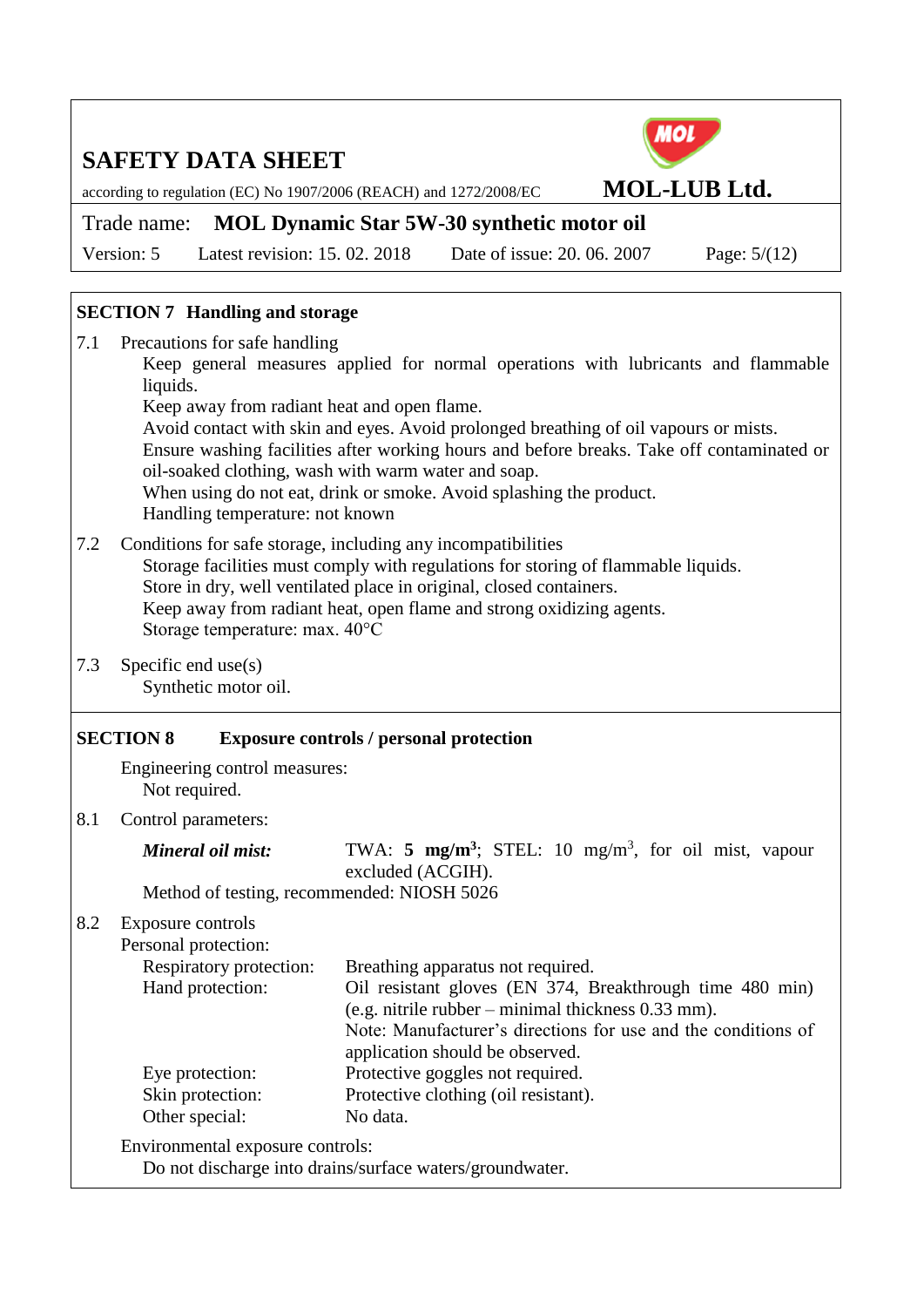according to regulation (EC) No 1907/2006 (REACH) and 1272/2008/EC **MOL-LUB Ltd.**

## Trade name: **MOL Dynamic Star 5W-30 synthetic motor oil**

Version: 5 Latest revision: 15. 02. 2018 Date of issue: 20. 06. 2007 Page: 6/(12)

#### **SECTION 9 Physical and chemical properties**

9.1 Information on basic physical and chemical properties Appearance: Physical state: liquid Colour: brown, clear Odour: characteristic Change in physical state: Pour point (ISO 3016): typ. -42°C Boiling point: not available Others: Flash point (COC) (EN ISO 2592): typ.  $225^{\circ}$ C Ignition point (EN ISO 2592): not available Autoignition temperature: not available Explosive properties: not explosive Oxidizing properties: not oxidize Vapour pressure at 20<sup>o</sup>C: negligible Density at 15<sup>o</sup>C (EN ISO 12185): 0.840 – 0.860 g/cm<sup>3</sup> Solubility in water: practically insoluble in water Solubility in other solvents: gasoline, kerosene, toluene, etc. n-Octanol/water partition coefficient: not available Vapour density: not available Heating value: inf. 38 000 kJ/kg Kinematic viscosity at  $40^{\circ}$ C (EN ISO 3104): typ.  $52.5 \text{ mm}^2/\text{s}$ Kinematic viscosity at  $100^{\circ}$ C (EN ISO 3104): typ. 9.7  $mm^2/s$ pH: not applicable 9.2 Other information

no data available

#### **SECTION 10 Stability and reactivity**

| 10.1 Reactivity:              | Dangerous reactivity not known.                             |
|-------------------------------|-------------------------------------------------------------|
| 10.2 Chemical stability:      | No decomposition if stored and handled properly.            |
| 10.3 Possibility of hazardous |                                                             |
| reactions:                    | Not known.                                                  |
| 10.4 Conditions to avoid:     | Direct heat or ignition sources.                            |
| 10.5 Incompatible materials:  | Strong oxidizing agents.                                    |
| 10.6 Hazardous decomposition  | No dangerous decomposition products are formed under normal |
| products:                     | conditions. Hazardous combustion products: See Section 5.   |

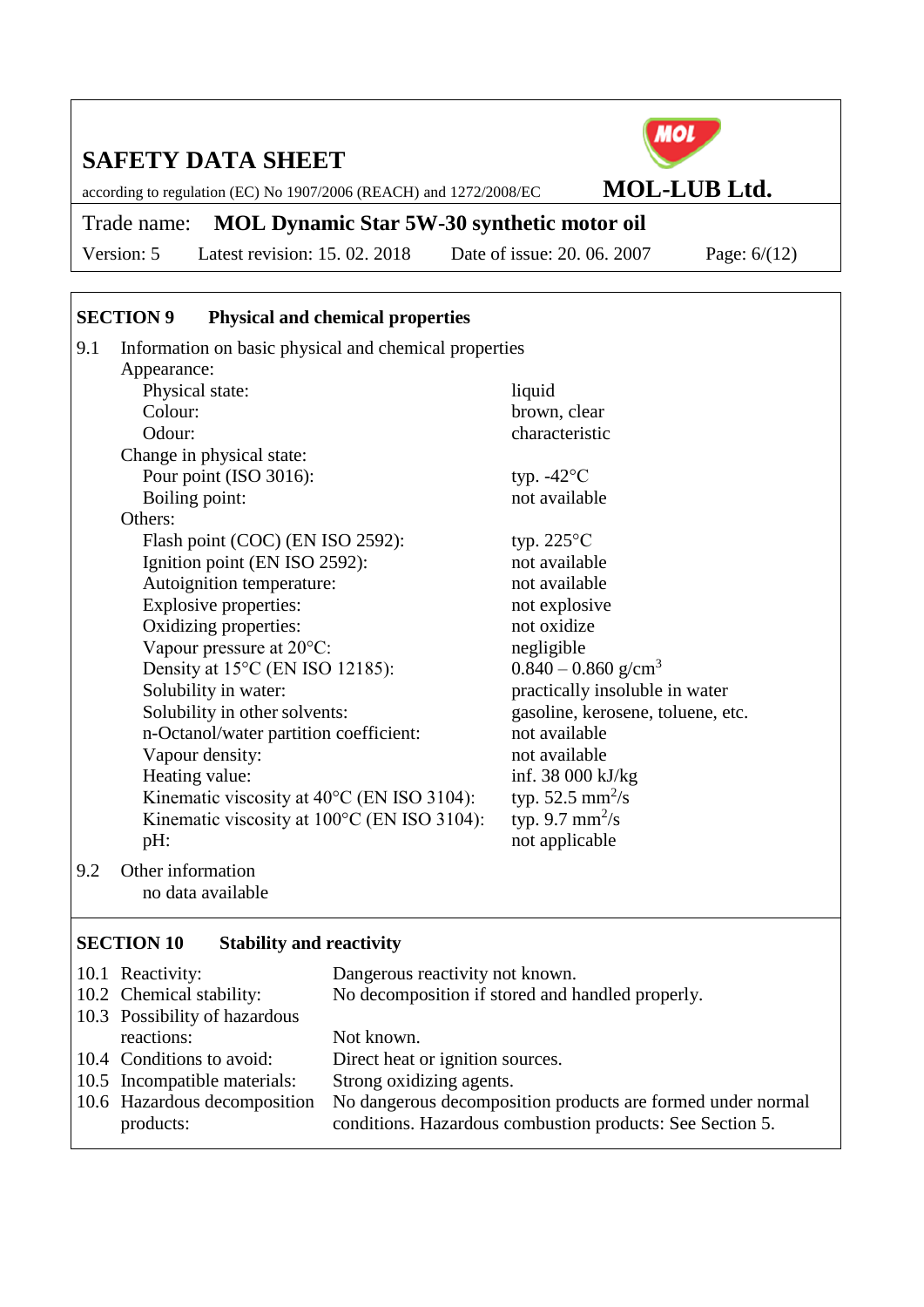according to regulation (EC) No 1907/2006 (REACH) and 1272/2008/EC **MOL-LUB Ltd.**

# Trade name: **MOL Dynamic Star 5W-30 synthetic motor oil**

Version: 5 Latest revision: 15. 02. 2018 Date of issue: 20. 06. 2007 Page: 7/(12)

| 11.1 Information on toxicological effects<br>Acute toxicity: |                                      |        |       |                                                                           |
|--------------------------------------------------------------|--------------------------------------|--------|-------|---------------------------------------------------------------------------|
| Oral:                                                        | $LD_{50}$ (rat)                      | > 5000 | mg/kg | (based on components)                                                     |
| Dermal:                                                      | $LD_{50}$ (rabbit)                   | > 2000 | mg/kg | (based on components)                                                     |
| Acute toxicity: irritation                                   |                                      |        |       |                                                                           |
| Skin:                                                        | not irritant (based on components)   |        |       |                                                                           |
| Eye:                                                         | not irritant (based on components)   |        |       |                                                                           |
| Note:                                                        | depending on individual sensitivity. |        |       | Prolonged and/or repeated contact may cause irritation on skin or in eyes |

Respiratory or skin sensitisation: not sensitising (based on components)

Other information, specific effects:

**SECTION 11 Toxicological information**

The product does not contain PCBs, PCTs, and other chlorine compounds, and heavy metals, barium compounds.

Note L: The classification as a carcinogen need not apply according to 1272/2008/EC, because it can be shown that the substance contains less than 3 % DMSO extract as measured by IP 346.

| Germ cell mutagenicity: | not known, resp. not mutagen (based on components)           |
|-------------------------|--------------------------------------------------------------|
| Carcinogenicity:        | resp. not carcinogen<br>known,<br>(based)<br>not<br>$\alpha$ |
|                         | components)                                                  |
| Reproductive toxicity:  | not known, resp. no reproduction-damaging effect             |
|                         | (based on components)                                        |
| STOT-single exposure:   | not classified                                               |
| STOT-repeated exposure: | not classified                                               |
| Aspiration hazard:      | not classified                                               |
|                         |                                                              |

#### **SECTION 12 Ecological information**

| 12.1 Toxicity                      | No data for the product. |
|------------------------------------|--------------------------|
| Aquatic organisms:                 |                          |
| Soil organisms:                    |                          |
| Plants:                            |                          |
| 12.2 Persistence and degradability | No data available.       |
| Biodegradability:                  | No data available.       |
| 12.3 Bioaccumulative potential     | No data available.       |
|                                    |                          |

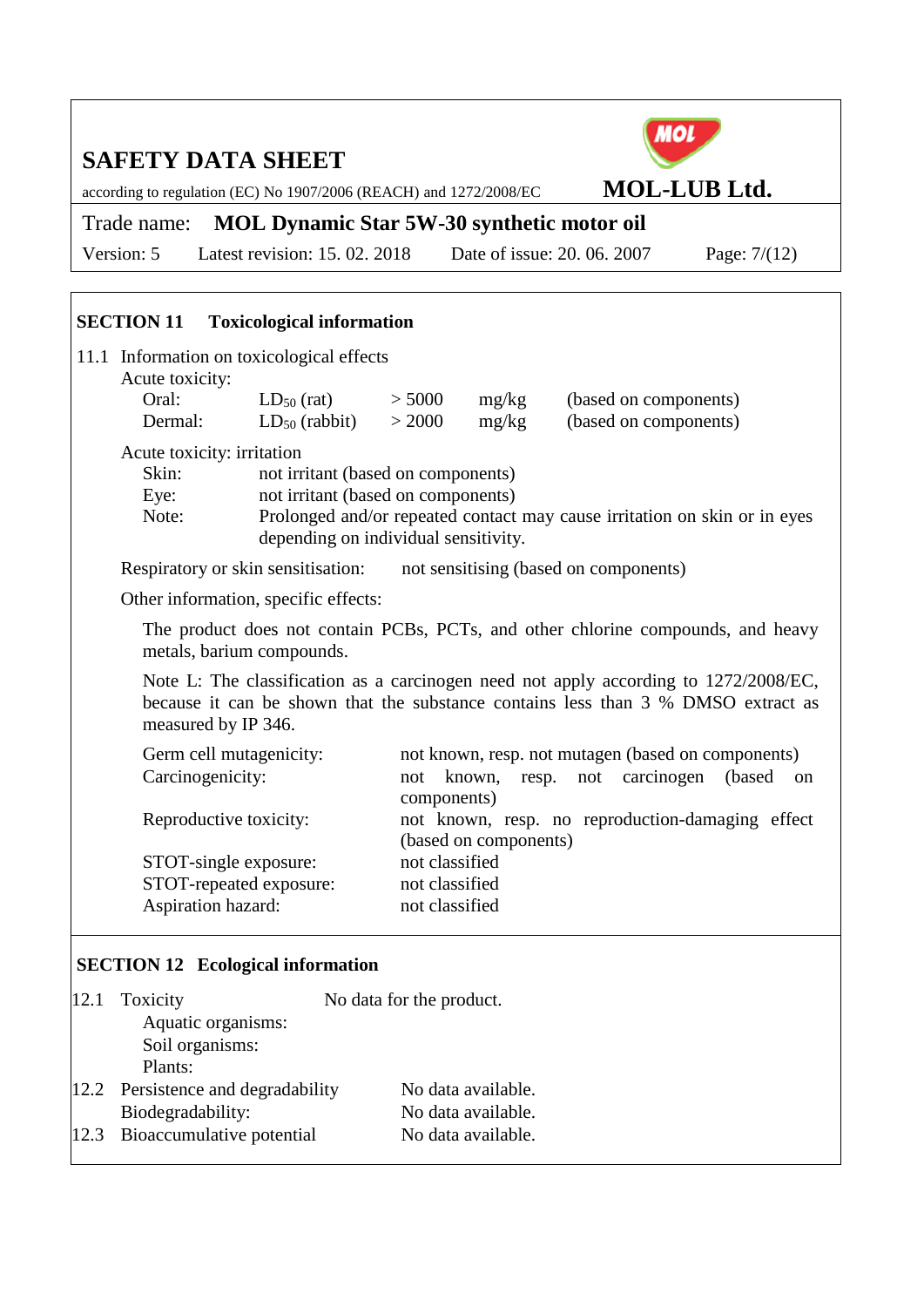according to regulation (EC) No 1907/2006 (REACH) and 1272/2008/EC **MOL-LUB Ltd.**

# Trade name: **MOL Dynamic Star 5W-30 synthetic motor oil**

Version: 5 Latest revision: 15. 02. 2018 Date of issue: 20. 06. 2007 Page: 8/(12)

| 12.4 | Mobility                           |                                                   |
|------|------------------------------------|---------------------------------------------------|
|      | Mobility in soil                   | Absorbs in soil.                                  |
|      | Mobility in water:                 | Floats on water.                                  |
|      | 12.5 Results of PBT<br>vPvB<br>and |                                                   |
|      | assessment                         | Does not contain PBT and vPvB substances.         |
| 12.6 | Other adverse effects              |                                                   |
|      | Heavy metal content:               | None.                                             |
|      | PCT, PCB and other chlorinated     |                                                   |
|      | hydrocarbons:                      | None.                                             |
|      | Environmental effects:             | Large spills may be hazardous to the environment. |
|      | Water hazard class (German):       | WGK 2 (Classification by VwVwS)                   |

### **SECTION 13 Disposal considerations**

13.1 Waste treatment methods

Product disposal:

Wastes of the product or used oil should be treated as hazardous waste.

Waste Identification Code: 13 02 05\*

Mineral-based non-chlorinated engine, gear and lubricating oils.

Waste Identification Code: 13 02 06\*

Synthetic engine, gear and lubricating oils.

Disposal must be in compliance with national and local regulations.

#### Packaging disposal:

Containers with product residue should also be treated as hazardous waste according to national and local disposal regulations.

Waste Identification Code: 15 01 10\*

Packaging containing residues of or contaminated by dangerous substances.

Disposal must be in compliance with national and local regulations.

Recommended waste treatment method: incineration

## Wastewater:

Quality of wastewater emitted to natural water must comply with national and local regulations.

Care should be taken in any case to ensure compliance with EC, national and local regulations. It is the responsibility of the user to know all relevant national and local regulations.

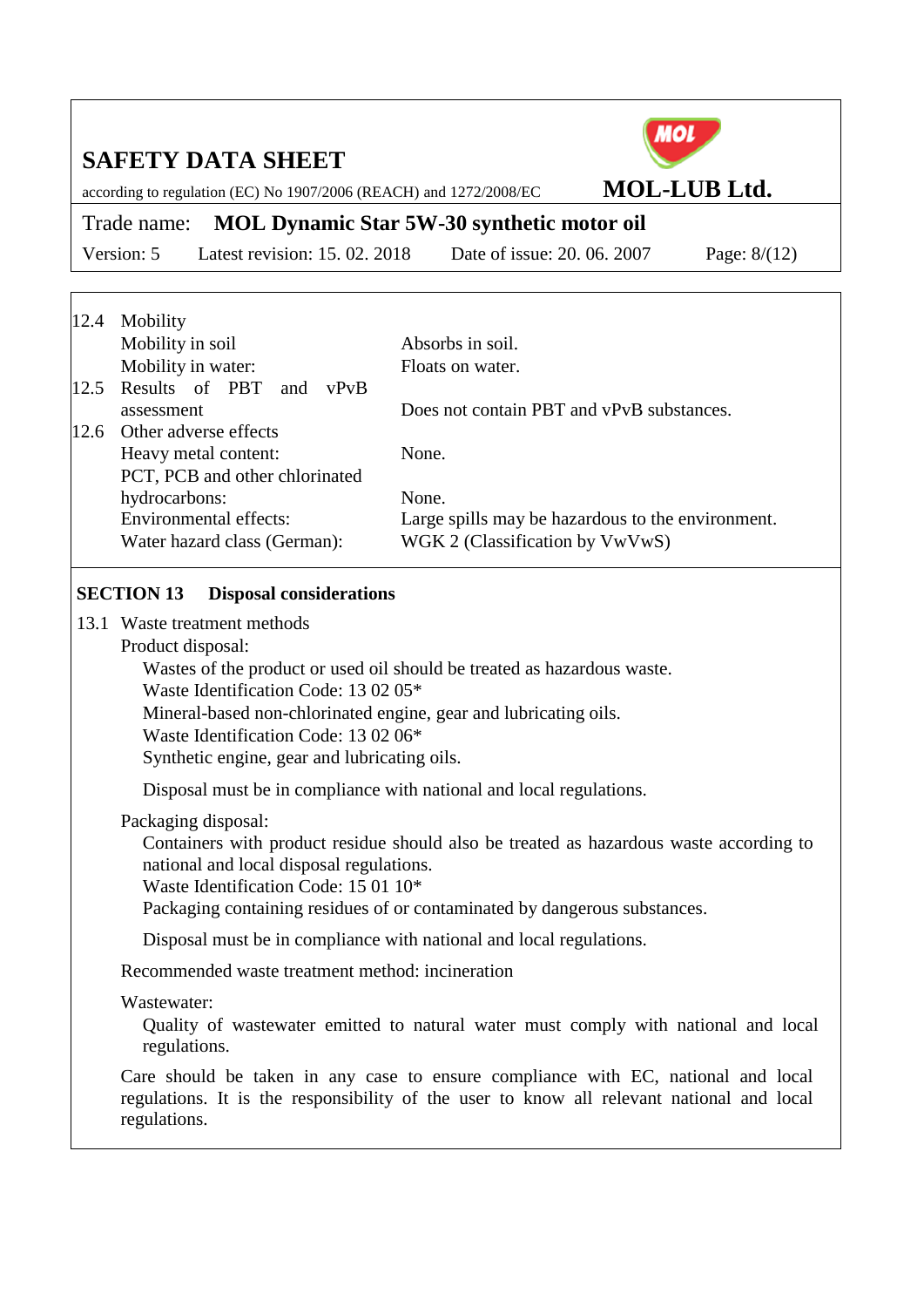| <b>SAFETY DATA SHEET</b><br>according to regulation (EC) No 1907/2006 (REACH) and 1272/2008/EC                                                                                                           |                                                   |                 | <b>MOL-LUB Ltd.</b>                                    |
|----------------------------------------------------------------------------------------------------------------------------------------------------------------------------------------------------------|---------------------------------------------------|-----------------|--------------------------------------------------------|
| Trade name:                                                                                                                                                                                              | <b>MOL Dynamic Star 5W-30 synthetic motor oil</b> |                 |                                                        |
| Latest revision: 15, 02, 2018<br>Version: 5                                                                                                                                                              | Date of issue: 20, 06, 2007                       |                 | Page: $9/(12)$                                         |
| <b>SECTION 14</b><br><b>Transport information</b><br>Land transport:<br>Road/Railway                                                                                                                     | ADR/RID:                                          | Not classified. |                                                        |
| 14.1.<br>UN number:<br>14.2.<br>UN proper shipping name:<br>Transport hazard class(es):<br>14.3.<br>14.4.<br>Packing group:<br>Environmental hazards:<br>14.5.<br>14.6.<br>Special precautions for user: |                                                   |                 |                                                        |
| Waterways:<br>Inland waterways/ Sea transport ADN/IMDG:<br>Air transport: ICAO / IATA:                                                                                                                   |                                                   |                 | Not apply to the product.<br>Not apply to the product. |

## **SECTION 15 Regulatory information**

- 15.1 Safety, health and environmental regulations/legislation specific for the mixture. This safety data sheet has been prepared according to Regulation (EC) No 1907/2006 (mod.: 2015/830/EU) and to Regulation (EC) 1272/2008.
- 15.2 Chemical safety assessment. not available

## **SECTION 16 Other information**

The information given in this data sheet is based on our best knowledge at the time of publication. The information is related only to this product and is intended to assist its safe transport, handling and use. The given physical and chemical parameters describe the product only for the purpose of safety requirements and therefore should not be construed as guaranteeing any specific property of the product or as being part of a product specification or any contract.

The manufacturer or supplier shall not take responsibility for any damages from the use other than recommended or other misuse of the product. It is the responsibility of the user to keep regulatory precautions and observe recommendations for safe use of the product.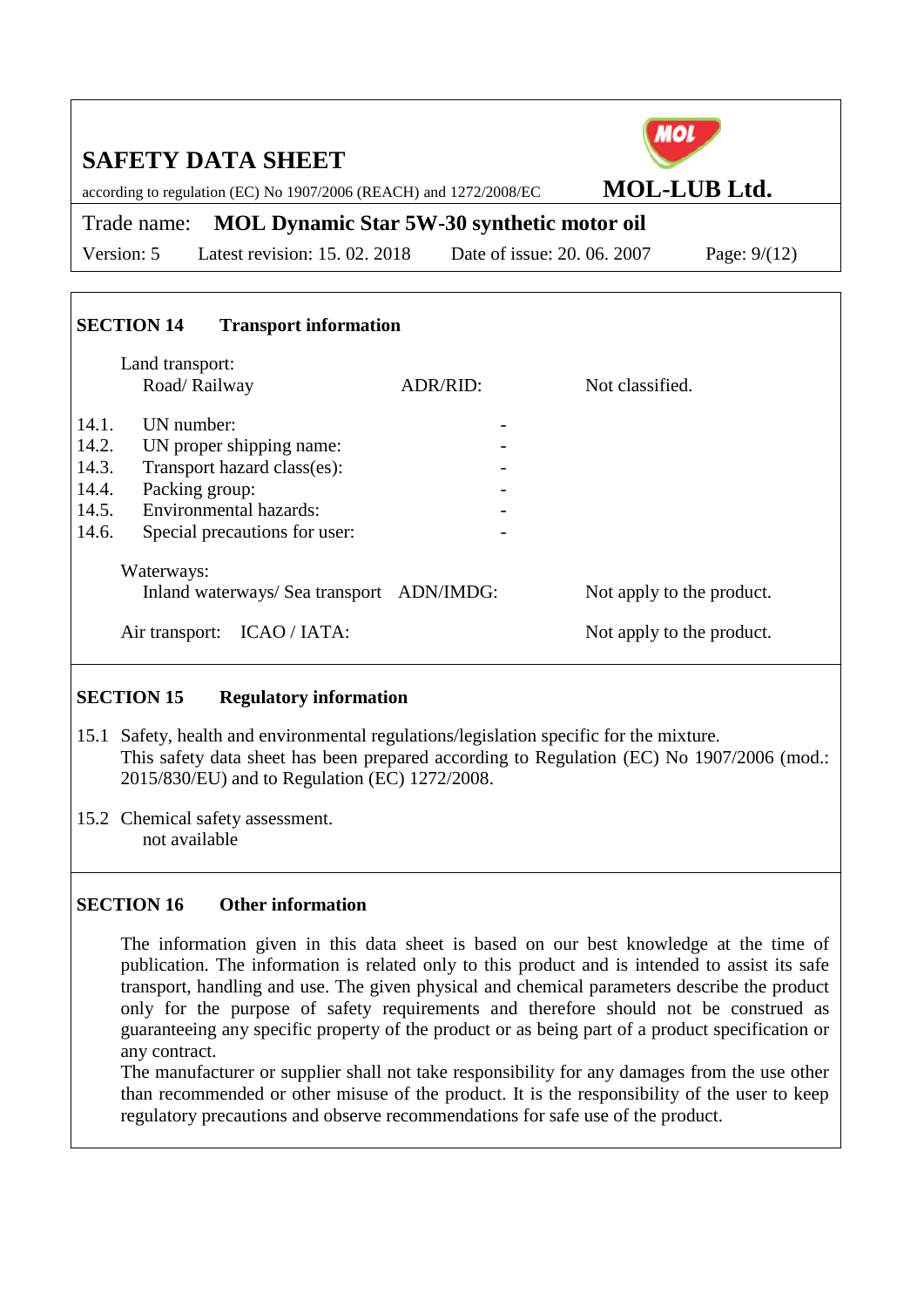**MOL** 

according to regulation (EC) No 1907/2006 (REACH) and 1272/2008/EC **MOL-LUB Ltd.**

## Trade name: **MOL Dynamic Star 5W-30 synthetic motor oil**

Version: 5 Latest revision: 15. 02. 2018 Date of issue: 20. 06. 2007 Page: 10/(12)

Source of data presented in this material safety data sheet: Test results of this product Material safety data sheets of product's components 1272/2008/EC regulation, Annex XVII. of REACH Relevant Hungarian regulation and EU directives

Classification for mixtures and used evaluation method according to regulation 1272/2008/EC (CLP) Not classified.

*The full text of each relevant H- phrase and Hazard classes and cat. in Section 3.:*

| H304                     | May be fatal if swallowed and enters airways.            |
|--------------------------|----------------------------------------------------------|
| H315                     | Causes skin irritation.                                  |
| H318                     | Causes serious eye damage.                               |
| H411                     | Toxic to aquatic life with long lasting effects.         |
|                          |                                                          |
| Asp.Tox.1                | <b>Aspiration hazard Category 1</b>                      |
| Skin Irrit. 2            | Skin corrosion/irritation Category 2                     |
| Eye Dam. 1               | Serious eye damage/eye irritation Category 1             |
| <b>Aquatic Chronic 2</b> | Hazardous to the aquatic environment, Chronic Category 2 |
|                          |                                                          |

#### Legend:

| <b>ADN</b> | European Agreement concerning the International Carriage of Dangerous Goods by Inland |
|------------|---------------------------------------------------------------------------------------|
|            | Waterways                                                                             |
| <b>ADR</b> | European Agreement concerning the International Carriage of Dangerous Goods by Road   |
| <b>ATE</b> | <b>Acute Toxicity Estimate</b>                                                        |
| <b>BCF</b> | <b>Biocontrentration Factor</b>                                                       |
| <b>BOD</b> | Biological Oxygen Demand                                                              |
| <b>Bw</b>  | Body Weight                                                                           |
| C&L        | Classification and Labeling                                                           |
| CAS        | <b>Chemical Abstracts Service</b>                                                     |
| CLP        | Classification, Labelling and Packaging (1272/2008/EC)                                |
| CMR        | Carcigonic, Mutagenic or toxic to Reproduction                                        |
| COD        | Chamical Oxygen Demand                                                                |
| <b>CSA</b> | <b>Chemical Safety Assessment</b>                                                     |
| <b>CSR</b> | <b>Chemical Safety Report</b>                                                         |
| DMEL.      | Derived Minimal Effect Level                                                          |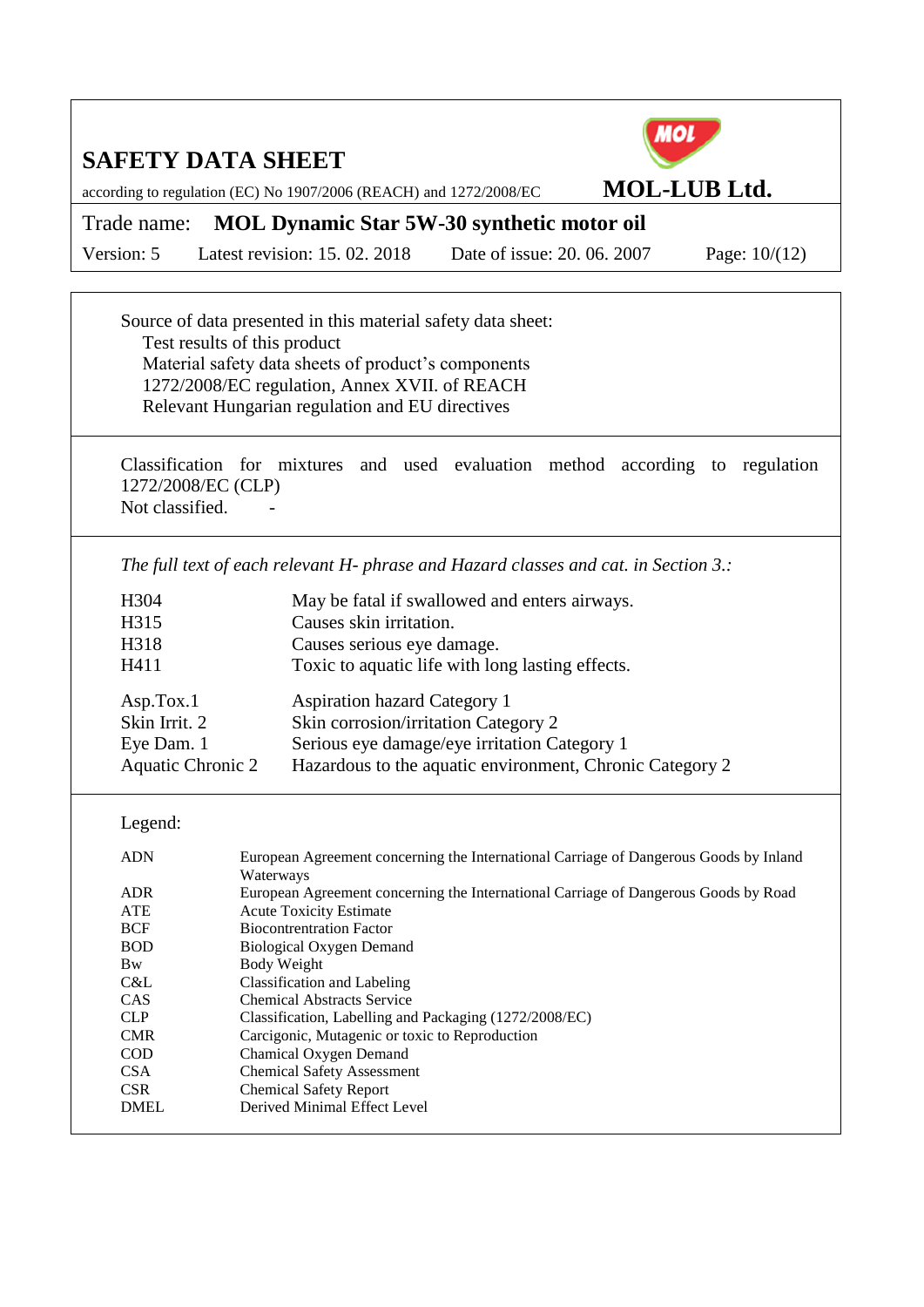

according to regulation (EC) No 1907/2006 (REACH) and 1272/2008/EC **MOL-LUB Ltd.**

# Trade name: **MOL Dynamic Star 5W-30 synthetic motor oil**

Version: 5 Latest revision: 15. 02. 2018 Date of issue: 20. 06. 2007 Page: 11/(12)

| <b>ECHA</b><br><b>European Cheamicals Agency</b><br><b>Effective Concentration x%</b><br>Ecx<br>ErC50<br>EC50 in terms of reduction of growth rate<br>Edx<br>Effective Dose x%<br>EC<br><b>European Community</b><br>EC number<br>European Community number<br><b>ELINCS</b><br>European List of Notified Chemical Substances<br>ES<br><b>Exposure Scenario</b><br><b>ESIS</b><br>European Chemical Substances Information System<br><b>IARC</b><br>International Agency for Research on Cancer<br><b>IATA</b><br><b>International Air Transport Association</b><br><b>IMDG</b><br><b>International Maritime Dangerous Goods</b><br>LCx<br>Lethal Concentration x%<br><b>LD</b> <sub>x</sub><br>Lethal Dose x%) Halálos dózis x%<br><b>LOAEC</b><br>Lowest Observed Adverse Effect Concentration<br><b>LOAEL</b><br>Lowest Observed Adverse Effect Level<br><b>LOEC</b><br><b>Lowest Observed Effect Concentration</b><br><b>LOEL</b><br>Lowest Observed Effect Level<br><b>NOEC</b><br>No observed effect concentration<br><b>NOEL</b><br>No observed effect level<br><b>NLP</b><br>No-Longer Polymer<br>No Observed Adverse Effect Level<br><b>NOAEL</b><br><b>OECD</b><br>Organisation for Economic Cooperation and Development<br>Persistent Bioaccumulative and Toxic<br><b>PBT</b><br><b>PNEC</b><br><b>Predicted No-Effect Concentration</b><br>parts/million<br>ppm<br><b>REACH</b><br>Registration, Evaluation, Authorisation and Restriction of Chemicals<br>Regulations concerning the International carriage of Dangerous Goods by Rail<br><b>RID</b><br><b>SVHC</b><br>Substance of Very High Concern<br><b>UVCB</b><br>substance of unknown or variable composition, complex reaction products or biological<br>materials<br><b>VOC</b><br>Volatile organic compounds<br>Very Persistent and very Bio-accumulative<br>vPvB | <b>DNEL</b> | Derived No Effect Level |
|------------------------------------------------------------------------------------------------------------------------------------------------------------------------------------------------------------------------------------------------------------------------------------------------------------------------------------------------------------------------------------------------------------------------------------------------------------------------------------------------------------------------------------------------------------------------------------------------------------------------------------------------------------------------------------------------------------------------------------------------------------------------------------------------------------------------------------------------------------------------------------------------------------------------------------------------------------------------------------------------------------------------------------------------------------------------------------------------------------------------------------------------------------------------------------------------------------------------------------------------------------------------------------------------------------------------------------------------------------------------------------------------------------------------------------------------------------------------------------------------------------------------------------------------------------------------------------------------------------------------------------------------------------------------------------------------------------------------------------------------------------------------------------------------------------------------------------------|-------------|-------------------------|
|                                                                                                                                                                                                                                                                                                                                                                                                                                                                                                                                                                                                                                                                                                                                                                                                                                                                                                                                                                                                                                                                                                                                                                                                                                                                                                                                                                                                                                                                                                                                                                                                                                                                                                                                                                                                                                          |             |                         |
|                                                                                                                                                                                                                                                                                                                                                                                                                                                                                                                                                                                                                                                                                                                                                                                                                                                                                                                                                                                                                                                                                                                                                                                                                                                                                                                                                                                                                                                                                                                                                                                                                                                                                                                                                                                                                                          |             |                         |
|                                                                                                                                                                                                                                                                                                                                                                                                                                                                                                                                                                                                                                                                                                                                                                                                                                                                                                                                                                                                                                                                                                                                                                                                                                                                                                                                                                                                                                                                                                                                                                                                                                                                                                                                                                                                                                          |             |                         |
|                                                                                                                                                                                                                                                                                                                                                                                                                                                                                                                                                                                                                                                                                                                                                                                                                                                                                                                                                                                                                                                                                                                                                                                                                                                                                                                                                                                                                                                                                                                                                                                                                                                                                                                                                                                                                                          |             |                         |
|                                                                                                                                                                                                                                                                                                                                                                                                                                                                                                                                                                                                                                                                                                                                                                                                                                                                                                                                                                                                                                                                                                                                                                                                                                                                                                                                                                                                                                                                                                                                                                                                                                                                                                                                                                                                                                          |             |                         |
|                                                                                                                                                                                                                                                                                                                                                                                                                                                                                                                                                                                                                                                                                                                                                                                                                                                                                                                                                                                                                                                                                                                                                                                                                                                                                                                                                                                                                                                                                                                                                                                                                                                                                                                                                                                                                                          |             |                         |
|                                                                                                                                                                                                                                                                                                                                                                                                                                                                                                                                                                                                                                                                                                                                                                                                                                                                                                                                                                                                                                                                                                                                                                                                                                                                                                                                                                                                                                                                                                                                                                                                                                                                                                                                                                                                                                          |             |                         |
|                                                                                                                                                                                                                                                                                                                                                                                                                                                                                                                                                                                                                                                                                                                                                                                                                                                                                                                                                                                                                                                                                                                                                                                                                                                                                                                                                                                                                                                                                                                                                                                                                                                                                                                                                                                                                                          |             |                         |
|                                                                                                                                                                                                                                                                                                                                                                                                                                                                                                                                                                                                                                                                                                                                                                                                                                                                                                                                                                                                                                                                                                                                                                                                                                                                                                                                                                                                                                                                                                                                                                                                                                                                                                                                                                                                                                          |             |                         |
|                                                                                                                                                                                                                                                                                                                                                                                                                                                                                                                                                                                                                                                                                                                                                                                                                                                                                                                                                                                                                                                                                                                                                                                                                                                                                                                                                                                                                                                                                                                                                                                                                                                                                                                                                                                                                                          |             |                         |
|                                                                                                                                                                                                                                                                                                                                                                                                                                                                                                                                                                                                                                                                                                                                                                                                                                                                                                                                                                                                                                                                                                                                                                                                                                                                                                                                                                                                                                                                                                                                                                                                                                                                                                                                                                                                                                          |             |                         |
|                                                                                                                                                                                                                                                                                                                                                                                                                                                                                                                                                                                                                                                                                                                                                                                                                                                                                                                                                                                                                                                                                                                                                                                                                                                                                                                                                                                                                                                                                                                                                                                                                                                                                                                                                                                                                                          |             |                         |
|                                                                                                                                                                                                                                                                                                                                                                                                                                                                                                                                                                                                                                                                                                                                                                                                                                                                                                                                                                                                                                                                                                                                                                                                                                                                                                                                                                                                                                                                                                                                                                                                                                                                                                                                                                                                                                          |             |                         |
|                                                                                                                                                                                                                                                                                                                                                                                                                                                                                                                                                                                                                                                                                                                                                                                                                                                                                                                                                                                                                                                                                                                                                                                                                                                                                                                                                                                                                                                                                                                                                                                                                                                                                                                                                                                                                                          |             |                         |
|                                                                                                                                                                                                                                                                                                                                                                                                                                                                                                                                                                                                                                                                                                                                                                                                                                                                                                                                                                                                                                                                                                                                                                                                                                                                                                                                                                                                                                                                                                                                                                                                                                                                                                                                                                                                                                          |             |                         |
|                                                                                                                                                                                                                                                                                                                                                                                                                                                                                                                                                                                                                                                                                                                                                                                                                                                                                                                                                                                                                                                                                                                                                                                                                                                                                                                                                                                                                                                                                                                                                                                                                                                                                                                                                                                                                                          |             |                         |
|                                                                                                                                                                                                                                                                                                                                                                                                                                                                                                                                                                                                                                                                                                                                                                                                                                                                                                                                                                                                                                                                                                                                                                                                                                                                                                                                                                                                                                                                                                                                                                                                                                                                                                                                                                                                                                          |             |                         |
|                                                                                                                                                                                                                                                                                                                                                                                                                                                                                                                                                                                                                                                                                                                                                                                                                                                                                                                                                                                                                                                                                                                                                                                                                                                                                                                                                                                                                                                                                                                                                                                                                                                                                                                                                                                                                                          |             |                         |
|                                                                                                                                                                                                                                                                                                                                                                                                                                                                                                                                                                                                                                                                                                                                                                                                                                                                                                                                                                                                                                                                                                                                                                                                                                                                                                                                                                                                                                                                                                                                                                                                                                                                                                                                                                                                                                          |             |                         |
|                                                                                                                                                                                                                                                                                                                                                                                                                                                                                                                                                                                                                                                                                                                                                                                                                                                                                                                                                                                                                                                                                                                                                                                                                                                                                                                                                                                                                                                                                                                                                                                                                                                                                                                                                                                                                                          |             |                         |
|                                                                                                                                                                                                                                                                                                                                                                                                                                                                                                                                                                                                                                                                                                                                                                                                                                                                                                                                                                                                                                                                                                                                                                                                                                                                                                                                                                                                                                                                                                                                                                                                                                                                                                                                                                                                                                          |             |                         |
|                                                                                                                                                                                                                                                                                                                                                                                                                                                                                                                                                                                                                                                                                                                                                                                                                                                                                                                                                                                                                                                                                                                                                                                                                                                                                                                                                                                                                                                                                                                                                                                                                                                                                                                                                                                                                                          |             |                         |
|                                                                                                                                                                                                                                                                                                                                                                                                                                                                                                                                                                                                                                                                                                                                                                                                                                                                                                                                                                                                                                                                                                                                                                                                                                                                                                                                                                                                                                                                                                                                                                                                                                                                                                                                                                                                                                          |             |                         |
|                                                                                                                                                                                                                                                                                                                                                                                                                                                                                                                                                                                                                                                                                                                                                                                                                                                                                                                                                                                                                                                                                                                                                                                                                                                                                                                                                                                                                                                                                                                                                                                                                                                                                                                                                                                                                                          |             |                         |
|                                                                                                                                                                                                                                                                                                                                                                                                                                                                                                                                                                                                                                                                                                                                                                                                                                                                                                                                                                                                                                                                                                                                                                                                                                                                                                                                                                                                                                                                                                                                                                                                                                                                                                                                                                                                                                          |             |                         |
|                                                                                                                                                                                                                                                                                                                                                                                                                                                                                                                                                                                                                                                                                                                                                                                                                                                                                                                                                                                                                                                                                                                                                                                                                                                                                                                                                                                                                                                                                                                                                                                                                                                                                                                                                                                                                                          |             |                         |
|                                                                                                                                                                                                                                                                                                                                                                                                                                                                                                                                                                                                                                                                                                                                                                                                                                                                                                                                                                                                                                                                                                                                                                                                                                                                                                                                                                                                                                                                                                                                                                                                                                                                                                                                                                                                                                          |             |                         |
|                                                                                                                                                                                                                                                                                                                                                                                                                                                                                                                                                                                                                                                                                                                                                                                                                                                                                                                                                                                                                                                                                                                                                                                                                                                                                                                                                                                                                                                                                                                                                                                                                                                                                                                                                                                                                                          |             |                         |
|                                                                                                                                                                                                                                                                                                                                                                                                                                                                                                                                                                                                                                                                                                                                                                                                                                                                                                                                                                                                                                                                                                                                                                                                                                                                                                                                                                                                                                                                                                                                                                                                                                                                                                                                                                                                                                          |             |                         |
|                                                                                                                                                                                                                                                                                                                                                                                                                                                                                                                                                                                                                                                                                                                                                                                                                                                                                                                                                                                                                                                                                                                                                                                                                                                                                                                                                                                                                                                                                                                                                                                                                                                                                                                                                                                                                                          |             |                         |
|                                                                                                                                                                                                                                                                                                                                                                                                                                                                                                                                                                                                                                                                                                                                                                                                                                                                                                                                                                                                                                                                                                                                                                                                                                                                                                                                                                                                                                                                                                                                                                                                                                                                                                                                                                                                                                          |             |                         |
|                                                                                                                                                                                                                                                                                                                                                                                                                                                                                                                                                                                                                                                                                                                                                                                                                                                                                                                                                                                                                                                                                                                                                                                                                                                                                                                                                                                                                                                                                                                                                                                                                                                                                                                                                                                                                                          |             |                         |
|                                                                                                                                                                                                                                                                                                                                                                                                                                                                                                                                                                                                                                                                                                                                                                                                                                                                                                                                                                                                                                                                                                                                                                                                                                                                                                                                                                                                                                                                                                                                                                                                                                                                                                                                                                                                                                          |             |                         |
|                                                                                                                                                                                                                                                                                                                                                                                                                                                                                                                                                                                                                                                                                                                                                                                                                                                                                                                                                                                                                                                                                                                                                                                                                                                                                                                                                                                                                                                                                                                                                                                                                                                                                                                                                                                                                                          |             |                         |

#### Revision Indicators:

| Section        | Subject of change                        | Date       | Version |
|----------------|------------------------------------------|------------|---------|
| $\overline{2}$ | Hazards identification                   | 03.06.2010 |         |
| 3              | Composition / information on ingredients |            |         |
| 4              | First aid measures                       |            |         |
| 7              | Handling and storage                     |            |         |
| 12             | Ecological information                   |            |         |
| 15             | <b>Regulatory information</b>            |            |         |
| 16             | Other information                        |            |         |